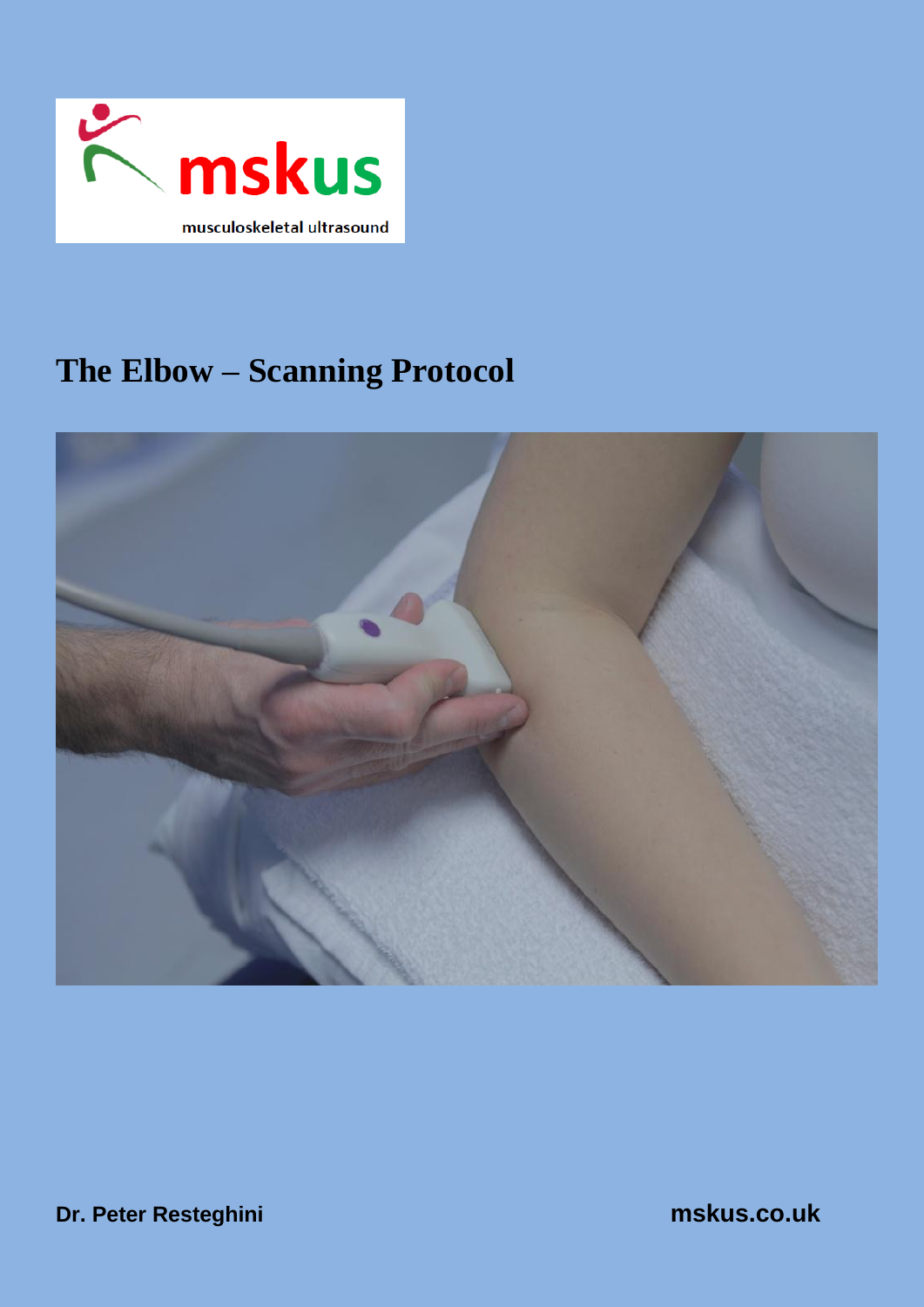

## **Diagnostic Imaging of the Elbow: Introduction**

The elbow maybe considered as consisting of four quadrants, anterior, medial, lateral and posterior. Ultrasound would normally be focused on only one or two of these quadrants depending upon the clinical diagnosis.

Imaging includes:

### **Anterior:**

- Brachialis muscle
- Brachial artery and vein
- Median nerve
- Anterior radiocapitellar joint
- Radial fossa
- Anterior humeroulnar joint
- Coronoid fossa
- $\bullet$ Distal biceps tendon

#### **Lateral:**

- Lateral epicondyle and common extensor tendon
- Radial collateral ligament including dynamic varus stress as indicated  $\bullet$
- Radiocapitellar joint  $\bullet$

#### **Medial:**

- Medial epicondyle and common flexor tendon  $\bullet$
- Ulnar collateral ligament including dynamic valgus stress as indicated
- Humeroulnar joint
- Ulnar nerve including dynamic scan for subluxation as indicated  $\bullet$

#### **Posterior:**

- Triceps tendon  $\bullet$
- Olecranon process and Olecranon bursa  $\bullet$
- Olecranon fossa and posterior joint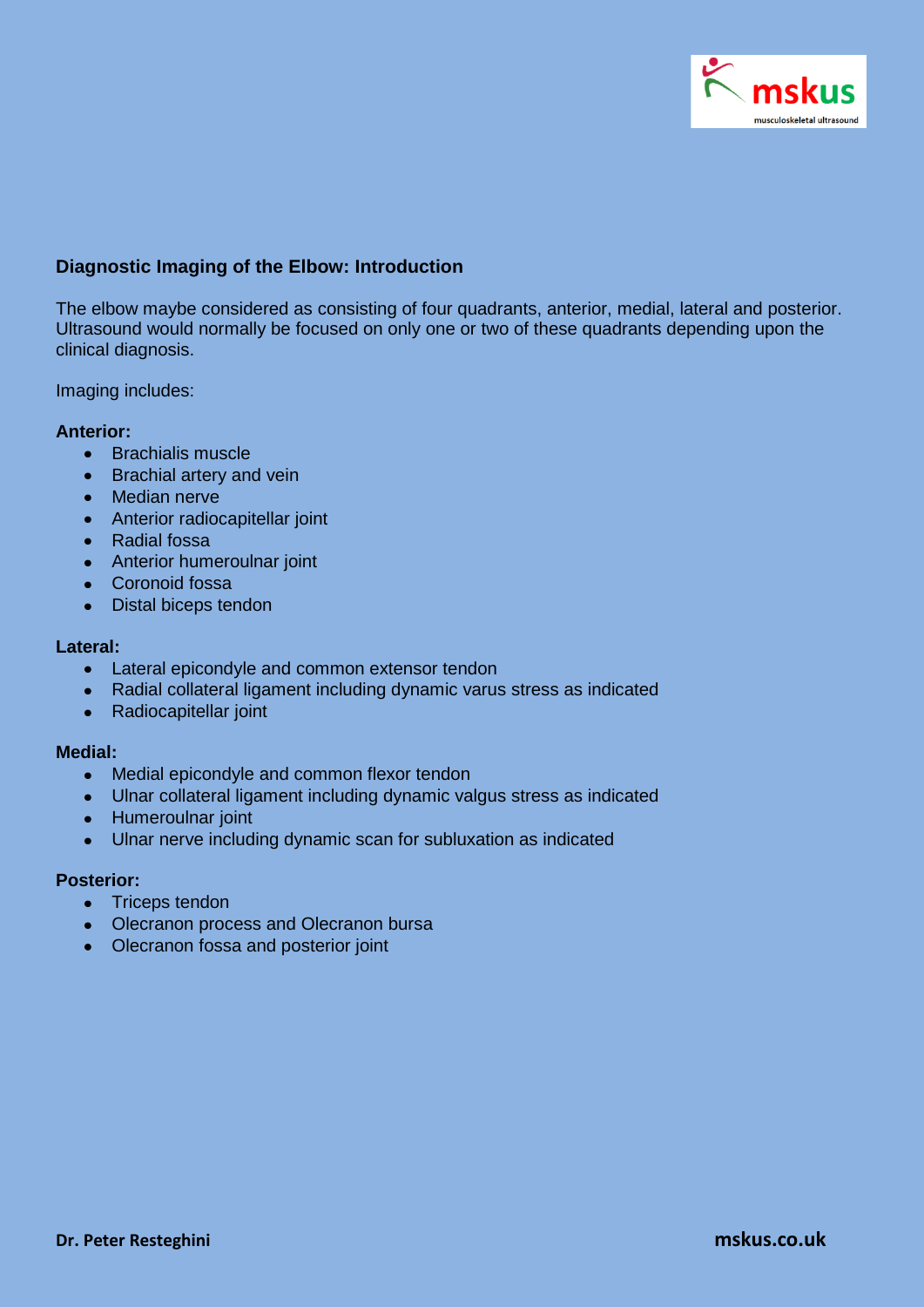

# **1. Anterior**

## **Transverse Scan**

The patient is seated opposite the clinician with the arm resting on a table. The elbow should be placed in extension and full supination. A few degrees of flexion maybe of use if an effusion is suspected as full extension will tend to force any fluid from the anterior aspect of the elbow resulting in a false negative result. The probe is placed in the anatomical coronal plane over the anterior aspect of the elbow.





*Legend: Cap-capitellum; HT-humeral trochlea; Br-brachialis; Pr-pronator teres; White arrowheadmedian nerve; Yellow arrow-brachial artery; Dashed yellow arrow-distal biceps tendon.*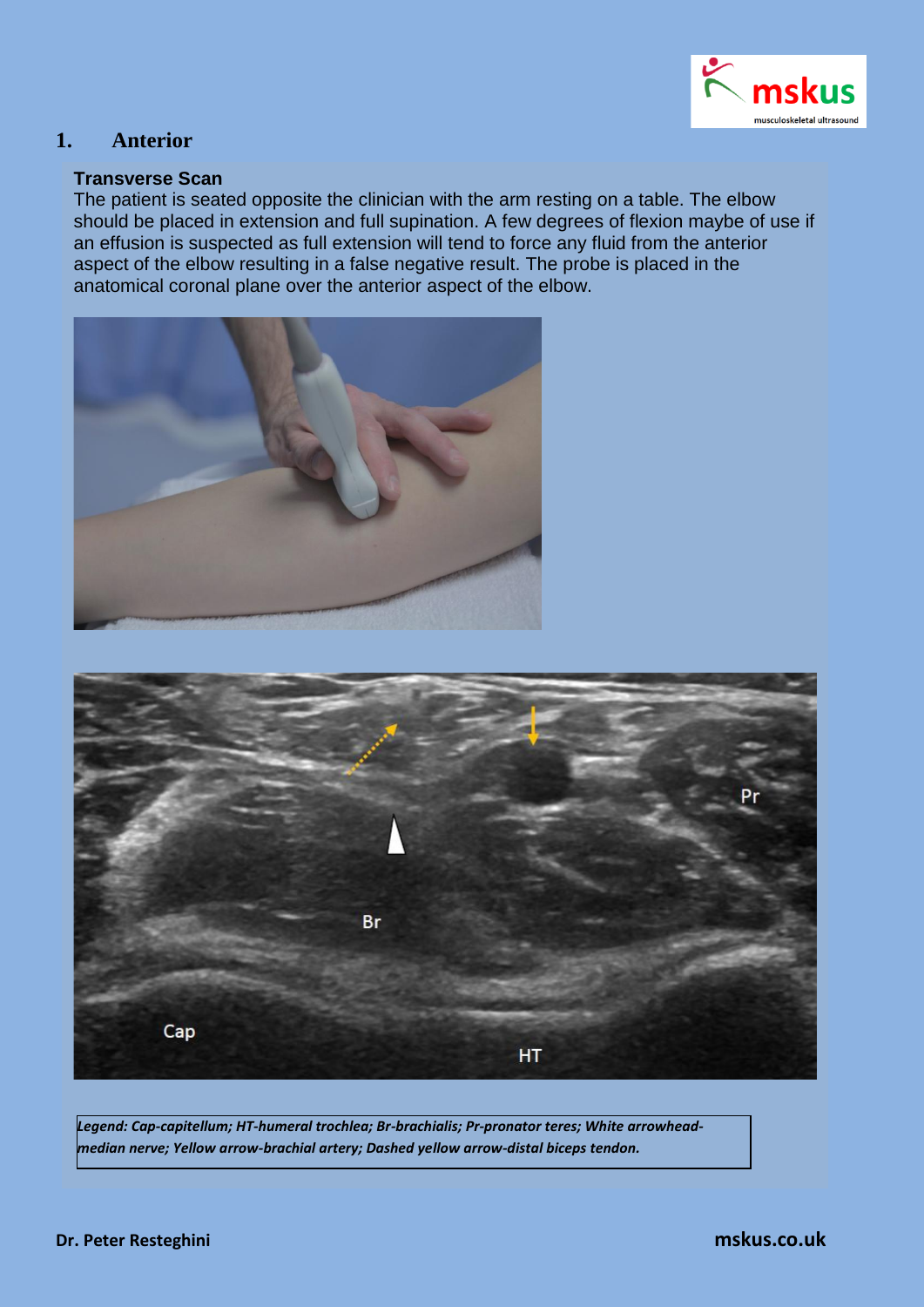

### **Longitudinal Scan**

As the elbow consists of two distinct articulations two separate longitudinal views are required one of the lateral radiocapitellar joint the other of the medial humeroulnar joint.

**Radiocapitellar Joint:** The elbow should be in extension and full supination. The probe is placed in the sagittal plane over the lateral half of the anterior aspect of the antecubital fossa.



**Humeroulnar Joint:** The elbow is maintained in extension and full supination. The probe remains in the sagittal plane and is moved medially over the medial half of the anterior aspect of the antecubital fossa.



*Legend: : Cap-capitellum; RH-radial head; BR-brachialis; EM-extensor muscles; SUP-supinator; Yellow arrow-anterior joint capsule; CR-coronoid; HT-humeral trochlea; Yellow arrow dashed-anterior fat pad; White arrowhead-coronoid fossa.*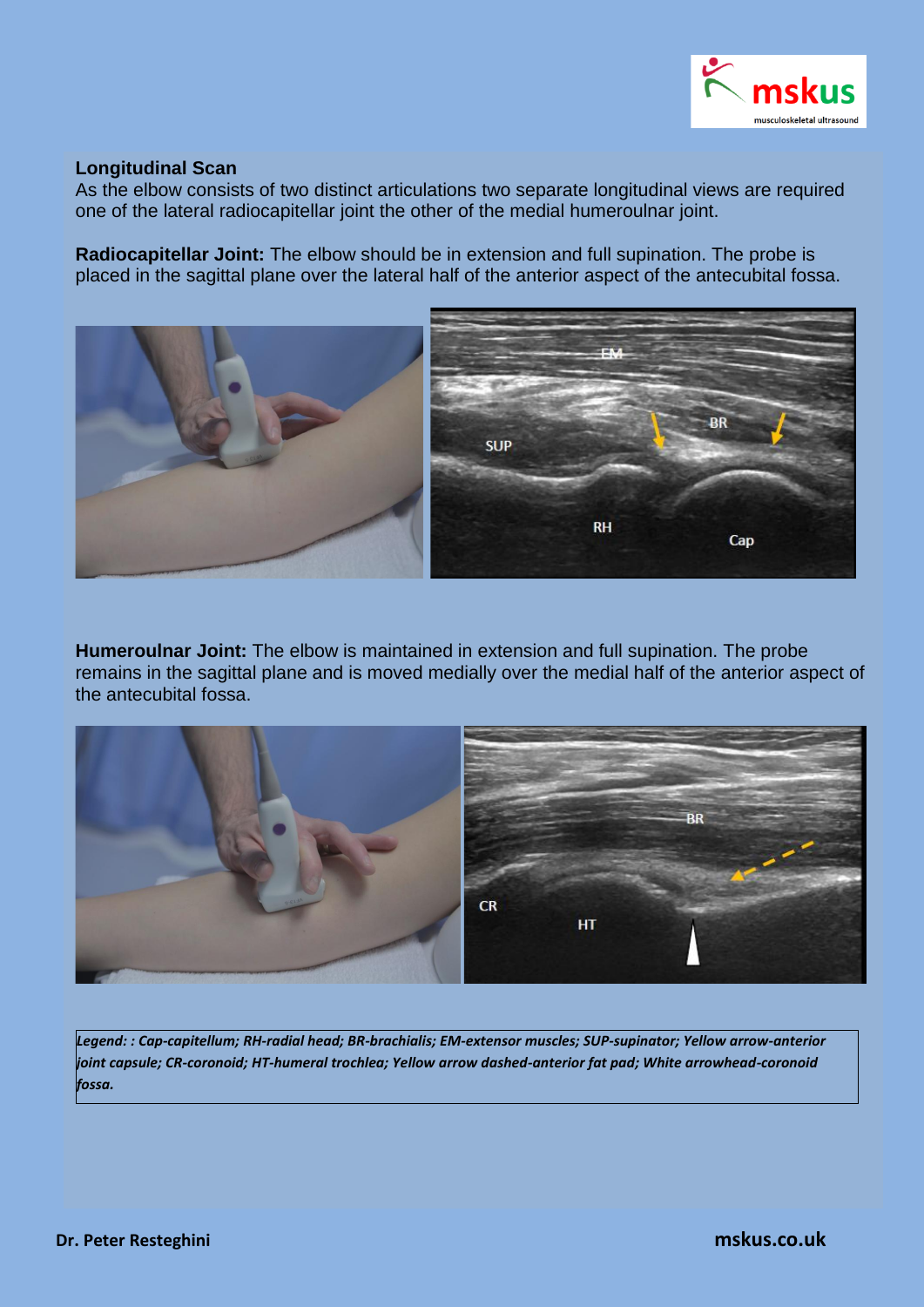

# **2. Distal Biceps Tendon**

## **Distal Biceps Tendon: Longitudinal**

The distal biceps tendon is best examined longitudinally. Transverse imaging is of little practical value due to anisotropy.

The forearm should be placed in full extension and supination to bring the radial tuberosity into an anterior position. The probe is aligned in an oblique orientation and aimed laterally a few degrees towards the radius. In addition the probe maybe 'toed-in' distally to allow better visualisation of the biceps tendon. Even so the tendon is difficult to image particularly in patients with muscular forearms or who have pathology involving the tendon and are reluctant to allow optimal positioning due to pain inhibition.



*Legend: RT-radial tuberosity; RH-radial head; BR-brachialis; Yellow arrows-distal biceps tendon.*

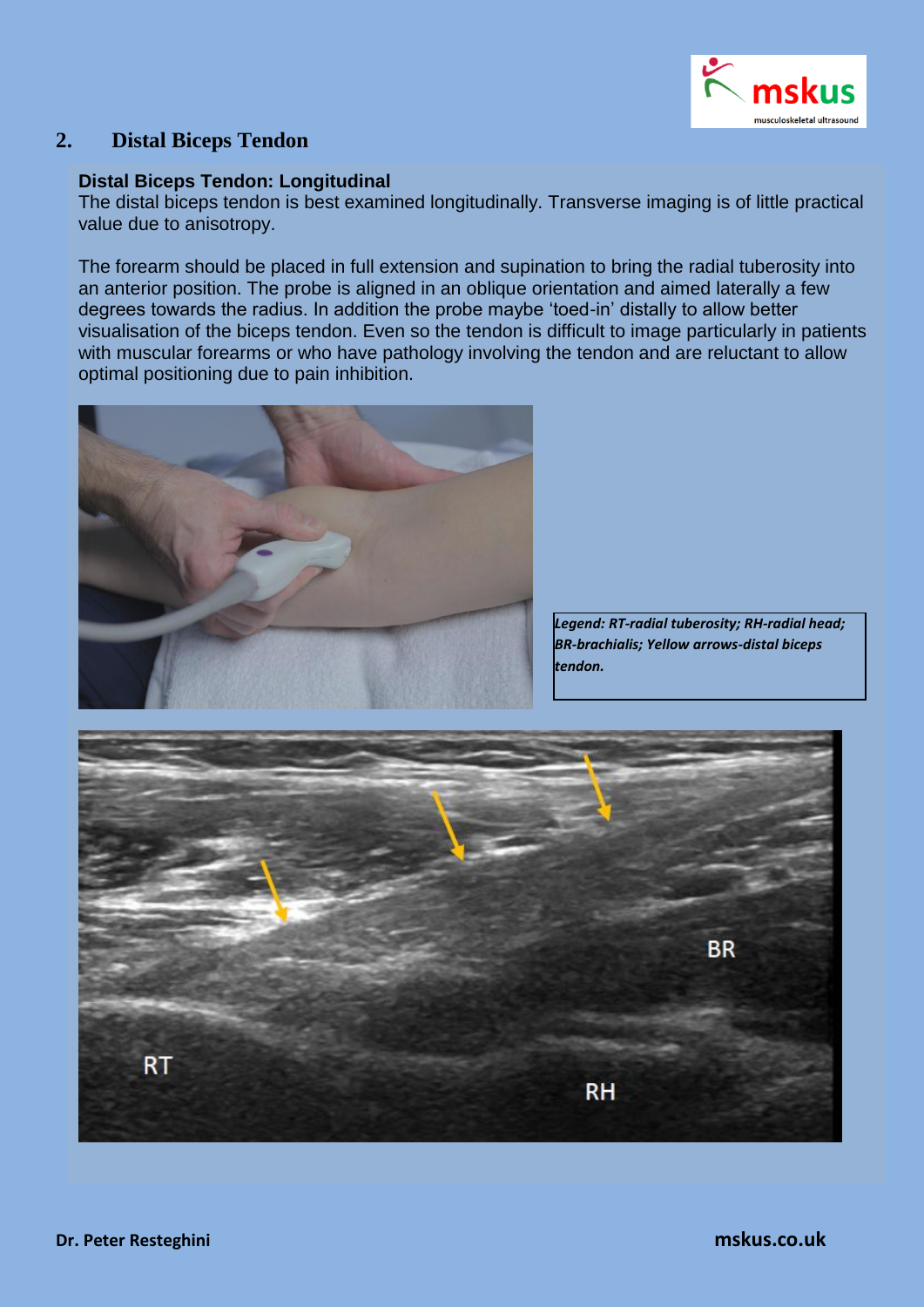

# **3. Lateral**

## **Longitudinal Scan**

The patient is seated facing the clinician with the arm resting on a table. The elbow is bent to 90 degrees flexion and the forearm supinated. The probe is placed so that it rests with its proximal edge over the lateral epicondyle in the coronal plane. In the absence of pathology the radial collateral ligament is difficult to distinguish from the overlying common extensor tendon.





*Legend: SUP-supinator; LE-lateral epincondyle; RH-radial head; CAP-capitellum; Yellow arrows-common extensor tendon; White arrowheads-radial collateral ligament.*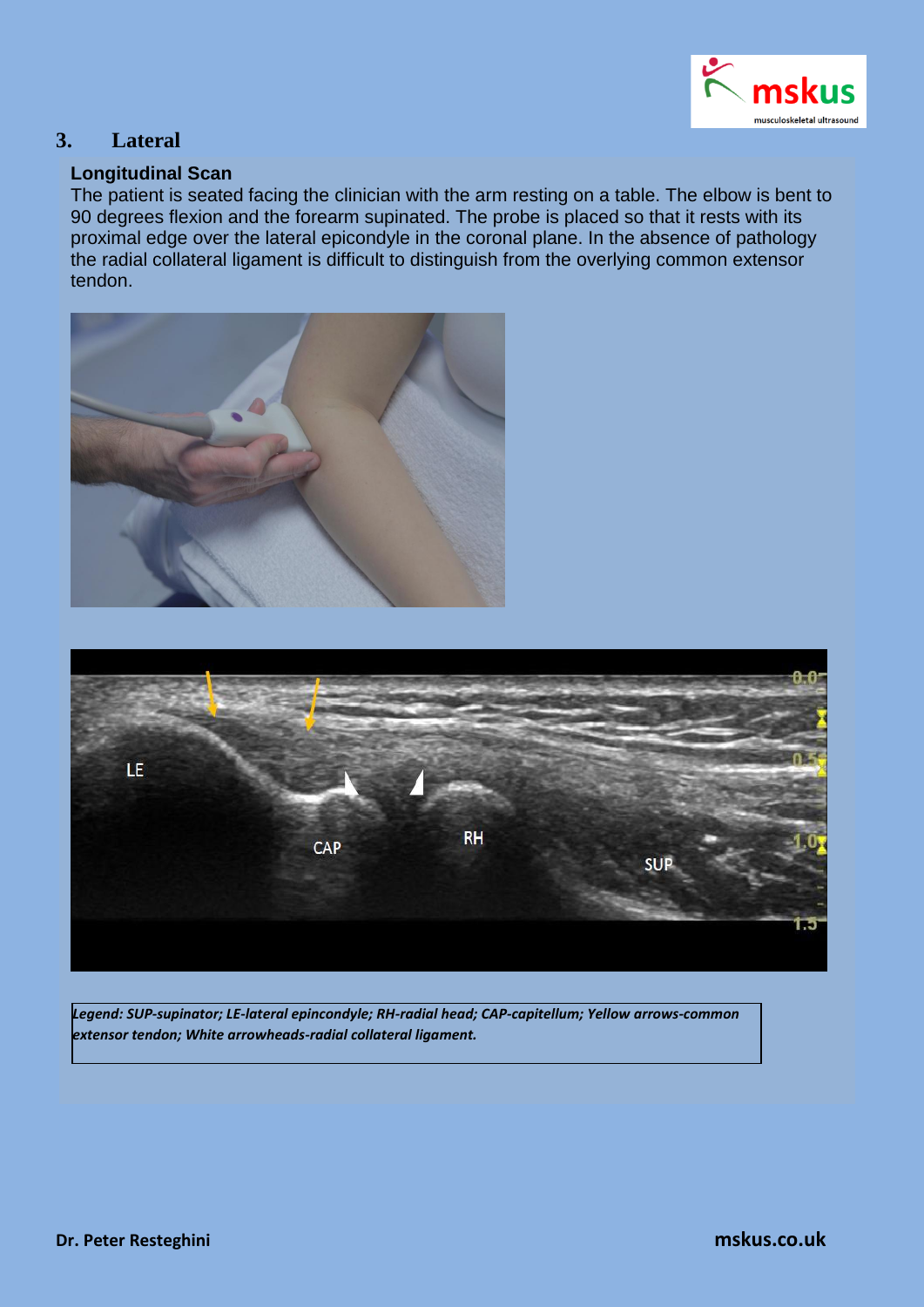

# **4. Medial**

## **Longitudinal Scan**

The patient is seated facing the clinician with the arm resting on a table. The elbow is bent to 90 degrees flexion and the forearm supinated. The arm is externally rotated. The probe is placed so that it rests with its proximal edge over the medial epicondyle in the coronal plane.





*Legend: ME-medial epicondyle; CFM-common flexor muscle; Yellow arrows-common flexor tendon; White arrowheads-ulnar collateral ligament*